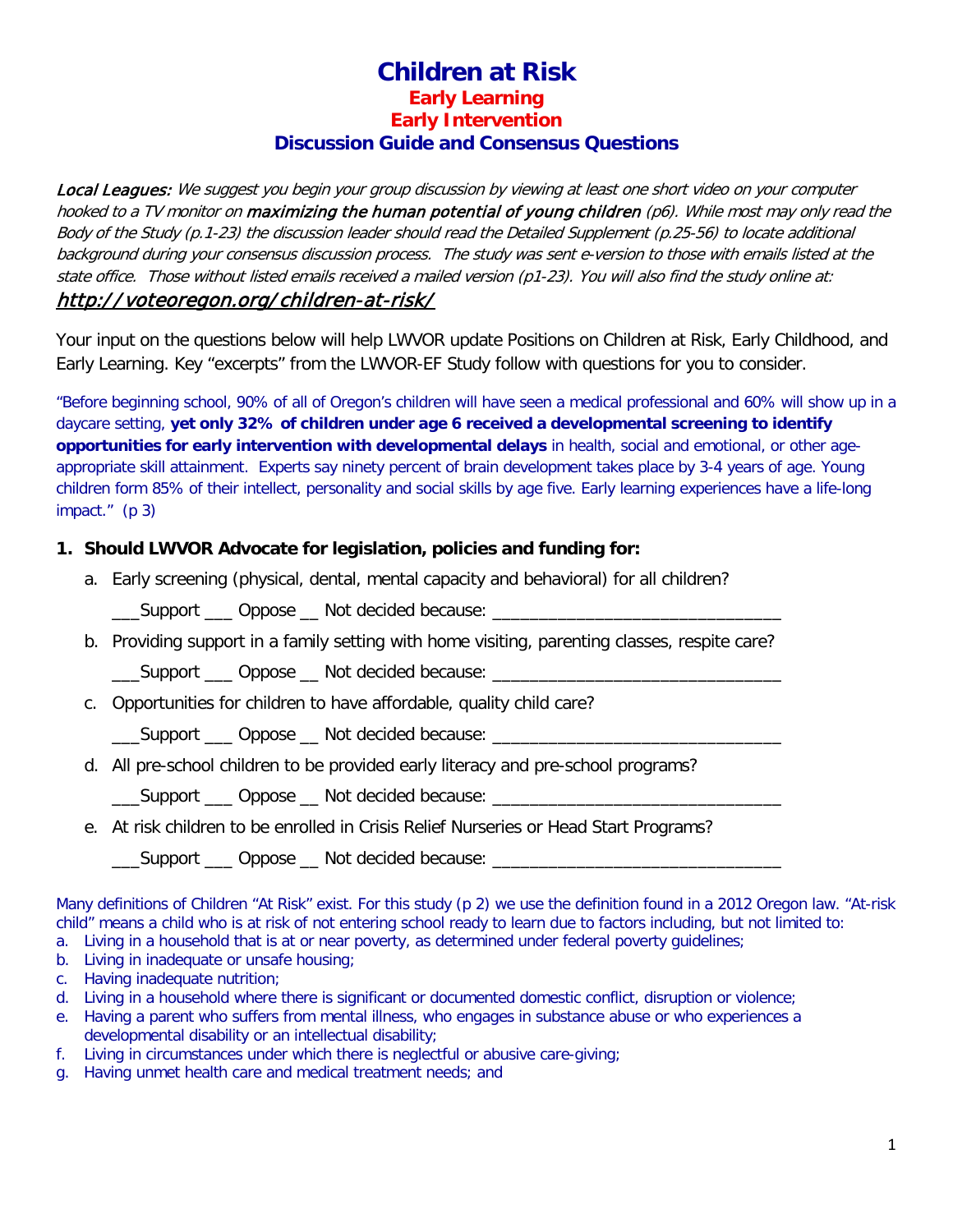- h. Having a racial or ethnic minority status that is historically consistent with disproportionate overrepresentation in academic achievement gaps or in the systems of child welfare, foster care or juvenile or adult corrections." (ORS 2013 Edition Chapter 37, Section 12).
- **2. First, in general do you "support" or "oppose" the following concepts. Second, given that funding may be limited, circle the TOP FIVE (a-j) areas where funding might be prioritized. Finally, if consensus is not reached in your discussion, please indicate why you are "not decided" using more space as needed. Should LWV:**
	- a. Support programs that assist parents in job training and education to reduce poverty?

\_\_\_Support \_\_\_ Oppose

Not decided because: \_\_\_\_\_\_\_\_\_\_\_\_\_\_\_\_\_\_\_\_\_\_\_\_\_\_\_\_\_\_\_\_\_

b. Advocate for access to affordable, stable housing?

\_\_\_Support \_\_\_ Oppose

- Not decided because: \_\_\_\_\_\_\_\_\_\_\_\_\_\_\_\_\_\_\_\_\_\_\_\_\_\_\_\_\_\_\_\_\_\_\_\_
- c. Advocate for nutrition and food access for vulnerable families and children?

\_\_\_Support \_\_\_ Oppose

Not decided because: \_\_\_\_\_\_\_\_\_\_\_\_\_\_\_\_\_\_\_\_\_\_\_\_\_\_\_\_\_\_\_\_\_\_\_\_

d. Advocate for services that reduce domestic conflict, disruption and violence within families?

\_\_\_Support \_\_\_ Oppose

Not decided because: \_\_\_\_\_\_\_\_\_\_\_\_\_\_\_\_\_\_\_\_\_\_\_\_\_\_\_\_\_\_\_\_\_\_\_\_

e. Support programs for mental health and addictions treatment for parents?

\_\_\_Support \_\_\_ Oppose

Not decided because: \_\_\_\_\_\_\_\_\_\_\_\_\_\_\_\_\_\_\_\_\_\_\_\_\_\_\_\_\_\_\_\_\_\_\_

f. Advocate for comprehensive services for those with developmental and intellectual disability?

\_\_\_Support \_\_\_ Oppose

Not decided because: \_\_\_\_\_\_\_\_\_\_\_\_\_\_\_\_\_\_\_\_\_\_\_\_\_\_\_\_\_\_\_\_\_\_\_\_

g. Advocate for intervention services that support families to reduce neglectful, abusive care-giving?

\_\_\_Support \_\_\_ Oppose

Not decided because: \_\_\_\_\_\_\_\_\_\_\_\_\_\_\_\_\_\_\_\_\_\_\_\_\_\_\_\_\_\_\_\_\_\_\_\_

h. Advocate for early intervention and ongoing health care for children (physical, mental, dental)?

\_\_\_Support \_\_\_ Oppose

Not decided because: \_\_\_\_\_\_\_\_\_\_\_\_\_\_\_\_\_\_\_\_\_\_\_\_\_\_\_\_\_\_\_\_\_\_\_\_

i. Advocate to strengthen evidence based practices in child welfare and foster care?

\_\_\_Support \_\_\_ Oppose

Not decided because: \_\_\_\_\_\_\_\_\_\_\_\_\_\_\_\_\_\_\_\_\_\_\_\_\_\_\_\_\_\_\_\_\_\_\_\_